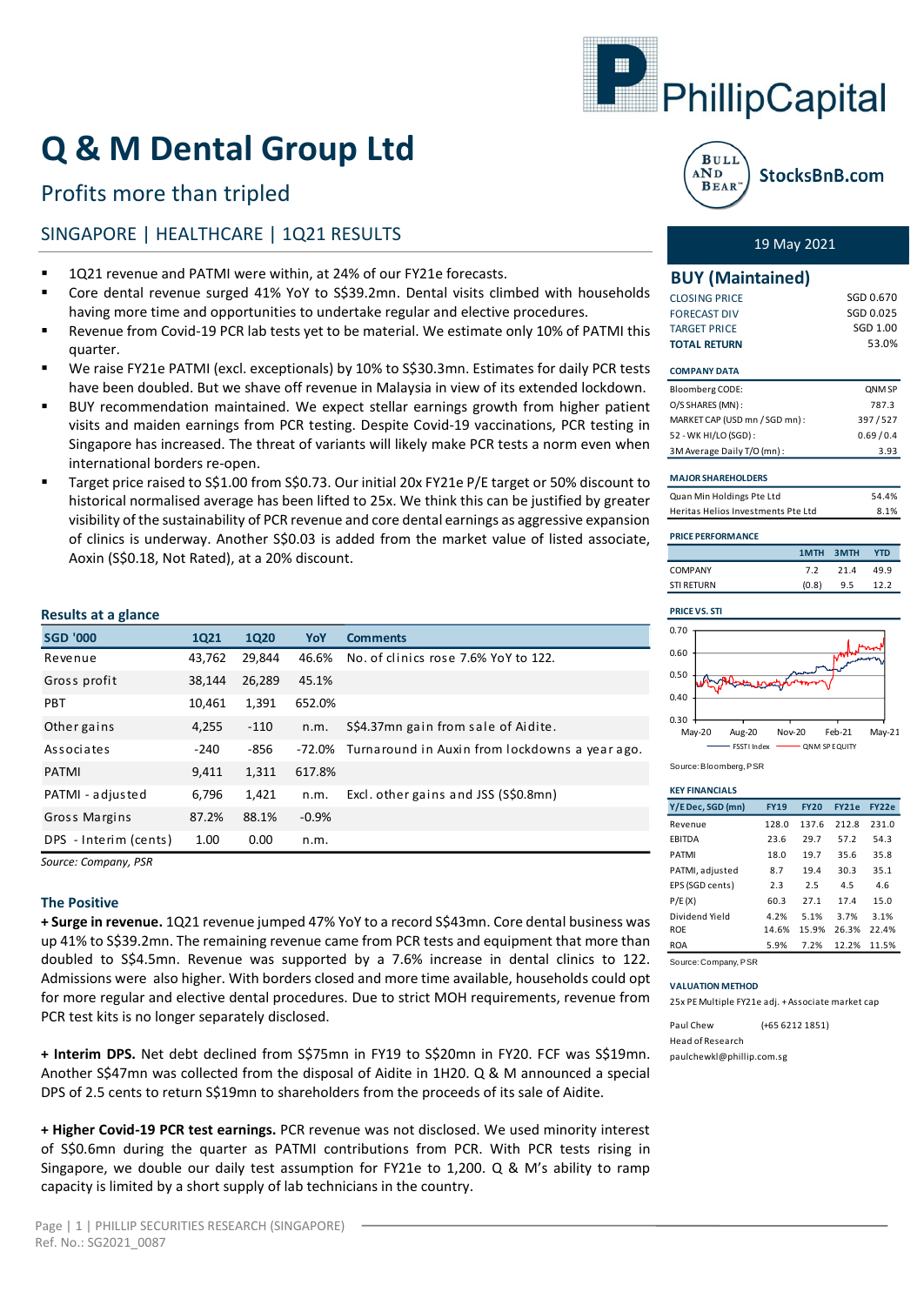

## **The Negative**

**- Short-term impact on revenue.** While the country has entered a Phase 2 heightened alert lockdown from 16 May, dental clinics are allowed to stay open. However, we do expect cancellations. Patients will be wary of going for dental procedures despite all the safeguards in place. During the circuit breaker last April, dental clinics were not allowed to undertake any aerosol-generating procedures. This meant 90% of the procedures were prohibited except for extractions and temporary fillings.

# **Outlook**

The number of Covid-19 PCR\* tests conducted in the country is not regularly disclosed. But media and government statements point to a rising trend. In September last year, tests were conducted on 27,200 individuals a day, according to the Ministry of Health. Commentaries this February suggested 34,000 tests per day with the media this month reporting more than 73,000 per day \*\*.

Q & M operates the largest private dental chain in Singapore. Even then, this is only 10% of the market. As such, a doubling of its footprint is possible without cannibalising revenue. Capex is not large at around S\$200,000 per clinic. The key is managing the manpower and recruiting and retaining dentists. We expect it expand clinics by 20% this year to 149.

\*Polymerase chain reaction

\*\*www.straitstimes.com/singapore/health/14-covid-19-cases-in-past-week-did-not-see-doctor-when-sick-experts-saynext-few

# **Maintain BUY with higher TP of S\$1.00, from S\$0.73**

We raise FY21e earnings by 11% to S\$30.3mn, adjusting PATMI - excluding exceptionals - for higher PCR tests conducted during the year. We now peg the stock at 25x P/E, up from 20x, which was a 50% discount to its historical 7-year normalised average.

We think a higher P/E can be justified by greater visibility of its PCR revenue despite large-scale vaccinations. Also, core dental earnings are expected to grow from multi-year expansion of its clinic footprint. Another S\$0.03 is added from the market value of listed associate, Aoxin, at a 20% discount.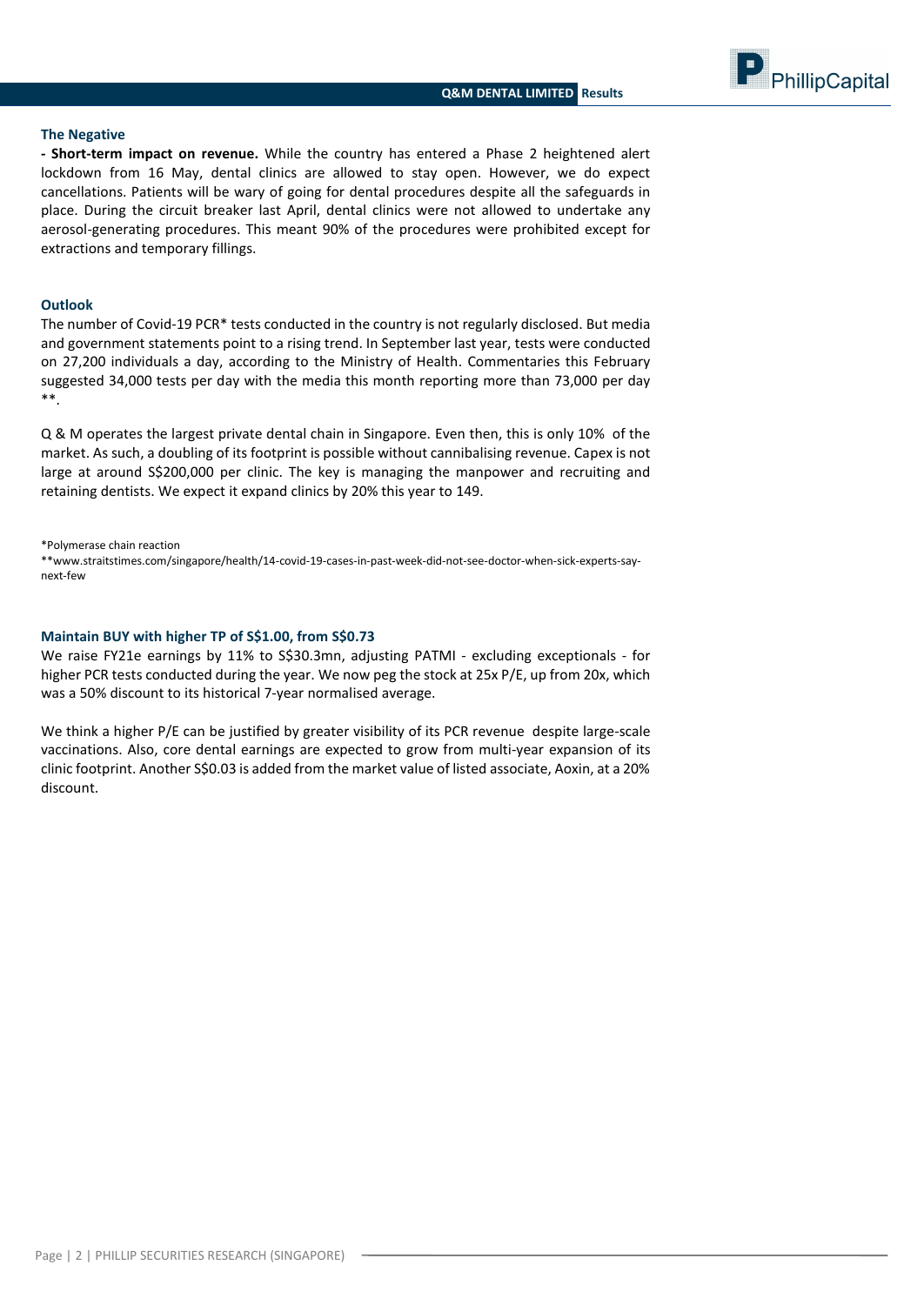# **Q&M DENTAL LIMITED Results**



# **Financials**

| <b>Income Statement</b>     |             |             |             |              |          | <b>Balance Sheet</b>  |
|-----------------------------|-------------|-------------|-------------|--------------|----------|-----------------------|
| Y/E Dec, SGD '000           | <b>FY18</b> | <b>FY19</b> | <b>FY20</b> | <b>FY21e</b> | FY22e    | Y/E Dec, SGD '        |
| Revenue                     | 120,808     | 127,963     | 137,620     | 212,750      | 231,020  | <b>ASSETS</b>         |
| Gross profit                | 106,573     | 112,217     | 120,725     | 172,328      | 173,265  | Trade and oth         |
| <b>EBITDA</b>               | 16,174      | 23,647      | 29,728      | 57,199       | 54,302   | Cash                  |
| Depreciation & amortisation | (3,306)     | (3, 281)    | (3, 458)    | (4, 136)     | (4,510)  | Inventories           |
| <b>EBIT</b>                 | 12,868      | 20,366      | 26,270      | 53,063       | 49,793   | Total current a       |
| Other gains                 | 590         | 9,252       | 253         | 5,319        | 693      | PPE & IA              |
| Net Finance Inc/(Exp)       | (2,635)     | (4, 407)    | (4,058)     | (3,714)      | (3, 364) | Others                |
| Profit before tax           | 14,845      | 20,122      | 22,371      | 48,349       | 45,929   | <b>Total non-curr</b> |
| Taxation                    | (760)       | (1,941)     | (2,533)     | (5,802)      | (5,511)  | <b>Total Assets</b>   |
| Minority intrest            | (73)        | (197)       | (137)       | (6,975)      | (4,650)  |                       |
| PATMI                       | 14,012      | 17,984      | 19,701      | 35,572       | 35,767   | <b>LIABILTIES</b>     |
| PATMI, adjusted             | 13,612      | 8,732       | 19,448      | 30,253       | 35,074   | Accounts paya         |

| Per share data (SGD Cents) |             |             |             |       |       |                |  |  |  |
|----------------------------|-------------|-------------|-------------|-------|-------|----------------|--|--|--|
| Y/E Dec                    | <b>FY18</b> | <b>FY19</b> | <b>FY20</b> | FY21e | FY22e | <b>Total L</b> |  |  |  |
| EPS, Reported              | 1.78        | 2.29        | 2.51        | 4.53  | 4.55  |                |  |  |  |
| EPS, Adjusted              | 1.73        | 1.11        | 2.48        | 3.85  | 4.47  | Equity         |  |  |  |
| <b>DPS</b>                 | 0.82        | 2.82        | 3.40        | 2.50  | 2.05  | Non-co         |  |  |  |
| <b>BVPS</b>                | 14.2        | 15.7        | 15.8        | 17.2  | 20.3  | Shareh         |  |  |  |

| <b>Cash Flow</b>                 |             |             |             |              |           |
|----------------------------------|-------------|-------------|-------------|--------------|-----------|
| Y/E Dec, SGD '000                | <b>FY18</b> | <b>FY19</b> | <b>FY20</b> | <b>FY21e</b> | FY22e     |
| <b>CFO</b>                       |             |             |             |              |           |
| Profit before tax                | 14,845      | 20,122      | 22,371      | 48,349       | 45,929    |
| Adjustments                      | (1,272)     | (827)       | 11,886      | 16,136       | 16,010    |
| WC changes                       | (2, 564)    | 5,012       | (11,073)    | (1, 407)     | (1,644)   |
| Cash generated from ops          | 13,533      | 28,682      | 26,964      | 66,305       | 63,162    |
| Tax paid                         | (444)       | (728)       | (1, 162)    | (5,802)      | (5,511)   |
| Cashflow from ops                | 13,089      | 27,954      | 25,802      | 60,503       | 57,650    |
| CFI                              |             |             |             |              |           |
| CAPEX, net                       | (2,747)     | (6,852)     | (6,390)     | (7,000)      | (7,000)   |
| Others                           | (2, 244)    | (2, 431)    | 46,193      | 488          | 496       |
| <b>Cashflow from investments</b> | (4,991)     | (9,283)     | 39,803      | (6,512)      | (6,504)   |
| <b>CFF</b>                       |             |             |             |              |           |
| Share issuance, net              | (4, 723)    |             | (1,529)     |              |           |
| Loans, net of repayments         | (151)       | 5,175       | (9,374)     | (8,000)      | (7,000)   |
| Dividends                        | (10, 468)   | (6, 442)    | (22, 222)   | (31, 419)    | (16, 102) |
| Others                           | (4,872)     | (15,075)    | (10, 961)   | (13, 714)    | (13, 864) |
| Cashflow from financing          | (20, 214)   | (16, 342)   | (44,086)    | (53, 133)    | (36,966)  |
| Net change in cash               | (12, 116)   | 2,329       | 21,519      | 858          | 14,181    |
| CCE, end                         | 38,859      | 27,253      | 48,772      | 49,630       | 63,811    |
|                                  |             |             |             |              |           |

*Source: Company, Phillip Securities Research (Singapore) Estimates*

| Income Statement            |             |             |             |              |          | <b>Balance Sheet</b>                 |             |             |             |              |         |
|-----------------------------|-------------|-------------|-------------|--------------|----------|--------------------------------------|-------------|-------------|-------------|--------------|---------|
| Y/E Dec, SGD '000           | <b>FY18</b> | <b>FY19</b> | <b>FY20</b> | FY21e        | FY22e    | Y/E Dec, SGD '000                    | <b>FY18</b> | <b>FY19</b> | <b>FY20</b> | <b>FY21e</b> | FY22e   |
| Revenue                     | 120,808     | 127,963     | 137,620     | 212,750      | 231,020  | <b>ASSETS</b>                        |             |             |             |              |         |
| Gross profit                | 106,573     | 112,217     | 120,725     | 172,328      | 173,265  | Trade and other receivables          | 16,653      | 87,315      | 18,190      | 27,658       | 30,033  |
| EBITDA                      | 16,174      | 23,647      | 29,728      | 57,199       | 54,302   | Cash                                 | 24,924      | 27,253      | 48,772      | 49,630       | 63,811  |
| Depreciation & amortisation | (3,306)     | (3, 281)    | (3, 458)    | (4, 136)     | (4,510)  | Inventories                          | 6,945       | 7,035       | 16,092      | 23,403       | 25,412  |
| EBIT                        | 12,868      | 20,366      | 26,270      | 53,063       | 49,793   | <b>Total current assets</b>          | 51,144      | 125,014     | 86,280      | 103,916      | 122,481 |
| Other gains                 | 590         | 9,252       | 253         | 5,319        | 693      | PPE & IA                             | 73,746      | 79,614      | 84,469      | 87,333       | 89,823  |
| Net Finance Inc/(Exp)       | (2,635)     | (4, 407)    | (4,058)     | (3,714)      | (3, 364) | Others                               | 89,262      | 101,146     | 103,031     | 101,031      | 100,031 |
| Profit before tax           | 14,845      | 20,122      | 22,371      | 48,349       | 45,929   | <b>Total non-current assets</b>      | 163,008     | 180,760     | 187,500     | 188,364      | 189,854 |
| Taxation                    | (760)       | (1, 941)    | (2,533)     | (5,802)      | (5,511)  | <b>Total Assets</b>                  | 214,152     | 305,774     | 273,780     | 292,280      | 312,336 |
| Minority intrest            | (73)        | (197)       | (137)       | (6, 975)     | (4,650)  |                                      |             |             |             |              |         |
| PATMI                       | 14,012      | 17,984      | 19,701      | 35,572       | 35,767   | <b>LIABILTIES</b>                    |             |             |             |              |         |
| PATMI, adjusted             | 13,612      | 8,732       | 19,448      | 30,253       | 35,074   | Accounts payable                     | 14,018      | 27,080      | 16,541      | 31,913       | 34,653  |
|                             |             |             |             |              |          | Bank borrowings                      | 443         | 32,576      | 1,941       | 1,941        | 1,941   |
|                             |             |             |             |              |          | Lease liabilities                    |             | 10,211      | 9,131       | 9,131        | 9,131   |
|                             |             |             |             |              |          | Others                               | 110         | 1,024       | 2,633       | 2,633        | 2,633   |
|                             |             |             |             |              |          | <b>Total current liabilities</b>     | 14,571      | 70,891      | 30,246      | 45,618       | 48,358  |
|                             |             |             |             |              |          | Deferred tax liabilities             | 1,072       | 1,371       | 1,160       | 1,160        | 1,160   |
|                             |             |             |             |              |          | Long-term borrowings                 | 86,185      | 69,839      | 75,456      | 67,456       | 60,456  |
|                             |             |             |             |              |          | Others                               | 638         | 40,543      | 42,993      | 42,993       | 42,993  |
| Per share data (SGD Cents)  |             |             |             |              |          | <b>Total non-current liabilities</b> | 87,895      | 111,753     | 119,609     | 111,609      | 104,609 |
| Y/E Dec                     | <b>FY18</b> | <b>FY19</b> | <b>FY20</b> | FY21e        | FY22e    | <b>Total Liabilities</b>             | 102,466     | 182,644     | 149,855     | 157,227      | 152,967 |
| EPS, Reported               | 1.78        | 2.29        | 2.51        | 4.53         | 4.55     |                                      |             |             |             |              |         |
| EPS, Adjusted               | 1.73        | 1.11        | 2.48        | 3.85         | 4.47     | Equity                               |             |             |             |              |         |
| DPS                         | 0.82        | 2.82        | 3.40        | 2.50         | 2.05     | Non-controlling interests            | 1,035       | 1,157       | 2,845       | 9,820        | 14,470  |
| BVPS                        | 14.2        | 15.7        | 15.8        | 17.2         | 20.3     | <b>Shareholder Equity</b>            | 111,686     | 123,130     | 123,925     | 135,053      | 159,369 |
|                             |             |             |             |              |          |                                      |             |             |             |              |         |
| Cash Flow                   |             |             |             |              |          | <b>Valuation Ratios</b>              |             |             |             |              |         |
| Y/E Dec. SGD '000           | <b>FY18</b> | <b>FY19</b> | <b>FY20</b> | <b>FY21e</b> | FY22e    | Y/E Dec                              | <b>FY18</b> | <b>FY19</b> | <b>FY20</b> | <b>FY21e</b> | FY22e   |
| CFO                         |             |             |             |              |          | P/E(X)                               | 38.7        | 60.3        | 27.1        | 17.4         | 15.0    |
| Profit before tax           | 14,845      | 20,122      | 22,371      | 48,349       | 45,929   | P/B(X)                               | 4.7         | 4.3         | 4.2         | 3.9          | 3.3     |
| Adjustments                 | (1,272)     | (827)       | 11,886      | 16,136       | 16,010   | EV/EBITDA (X)                        | 31.1        | 22.5        | 16.2        | 8.4          | 8.6     |
| WC changes                  | (2, 564)    | 5,012       | (11,073)    | (1,407)      | (1,644)  | Dividend Yield                       | 1.2%        | 4.2%        | 5.1%        | 3.7%         | 3.1%    |

| WC changes                     | (2, 564)  | 5,012     | (11,073)  | (1,407)   | (1,644)   | Dividend Yield              | 1.2%     | 4.2%  | 5.1%  | 3.7%   | 3.1%     |
|--------------------------------|-----------|-----------|-----------|-----------|-----------|-----------------------------|----------|-------|-------|--------|----------|
| Cash generated from ops        | 13,533    | 28,682    | 26,964    | 66,305    | 63,162    | <b>Growth &amp; Margins</b> |          |       |       |        |          |
| Tax paid                       | (444)     | (728)     | (1, 162)  | (5,802)   | (5,511)   | Growth                      |          |       |       |        |          |
| Cashflow from ops              | 13,089    | 27,954    | 25,802    | 60,503    | 57,650    | Revenue                     | $-2.2%$  | 5.9%  | 7.5%  | 54.6%  | 8.6%     |
| CFI                            |           |           |           |           |           | EBITDA                      | $-40.2%$ | 46.2% | 25.7% | 92.4%  | $-5.1%$  |
| CAPEX, net                     | (2,747)   | (6,852)   | (6,390)   | (7,000)   | (7,000)   | EBIT                        | $-45.7%$ | 58.3% | 29.0% | 102.0% | $-6.2%$  |
| Others                         | (2, 244)  | (2, 431)  | 46,193    | 488       | 496       | Net profit, adj.            | $-41.3%$ | 28.3% | 9.5%  | 80.6%  | 0.5%     |
| Cashflow from investments      | (4,991)   | (9,283)   | 39,803    | (6,512)   | (6,504)   | <b>Margins</b>              |          |       |       |        |          |
| CFF                            |           |           |           |           |           | Gross margin                | 88.2%    | 87.7% | 87.7% | 81.0%  | 75.0%    |
| Share issuance, net            | (4, 723)  | $\sim$    | (1,529)   |           |           | EBITDA margin               | 13.4%    | 18.5% | 21.6% | 26.9%  | 23.5%    |
| Loans, net of repayments       | (151)     | 5,175     | (9,374)   | (8,000)   | (7,000)   | EBIT margin                 | 10.7%    | 15.9% | 19.1% | 24.9%  | 21.6%    |
| Dividends                      | (10, 468) | (6, 442)  | (22, 222) | (31, 419) | (16, 102) | Net profit margin           | 11.6%    | 14.1% | 14.3% | 16.7%  | 15.5%    |
| Others                         | (4,872)   | (15,075)  | (10, 961) | (13, 714) | (13, 864) | <b>Key Ratios</b>           |          |       |       |        |          |
| <b>Cashflow from financing</b> | (20, 214) | (16, 342) | (44,086)  | (53, 133) | (36,966)  | <b>ROE</b>                  | 12.5%    | 14.6% | 15.9% | 26.3%  | 22.4%    |
| Net change in cash             | (12, 116) | 2,329     | 21,519    | 858       | 14,181    | <b>ROA</b>                  | 6.5%     | 5.9%  | 7.2%  | 12.2%  | 11.5%    |
| CCE, end                       | 38,859    | 27,253    | 48,772    | 49,630    | 63,811    | Net Gearing                 | 55.2%    | 61.0% | 23.1% | 14.6%  | Net cash |
|                                |           |           |           |           |           | Net Debt/EBITDA (X)         | 3.8      | 3.2   | 1.0   | 0.3    | 0.0      |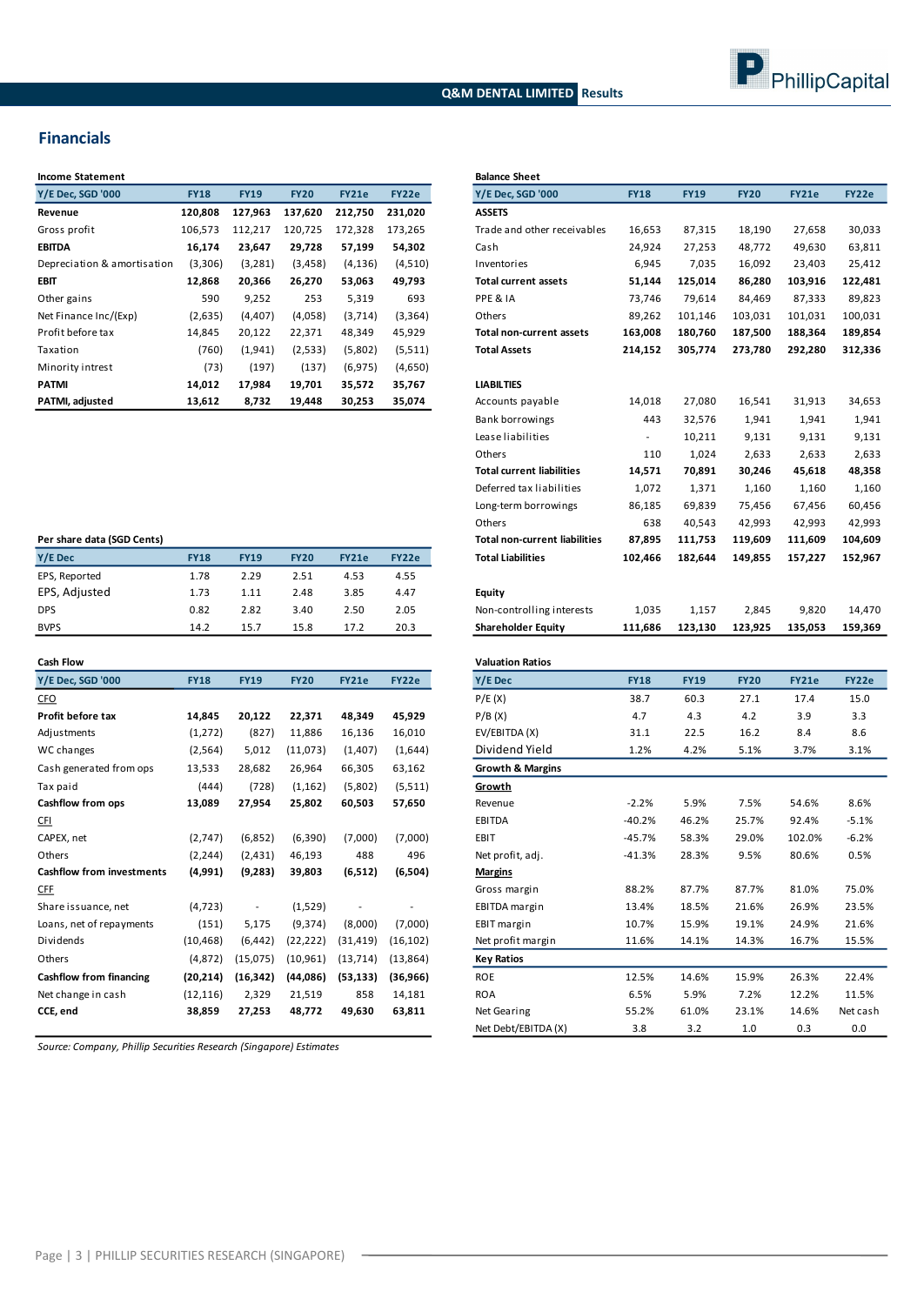# **Q&M DENTAL LIMITED Results**





**Remarks**

We do not base our recommendations entirely on the above quantitative return bands. We consider qualitative factors like (but not limited to) a stock's risk reward profile, market sentiment, recent rate of share price appreciation, presence or absence of stock price catalysts, and speculative undertones surrounding the stock, before making our final recommendation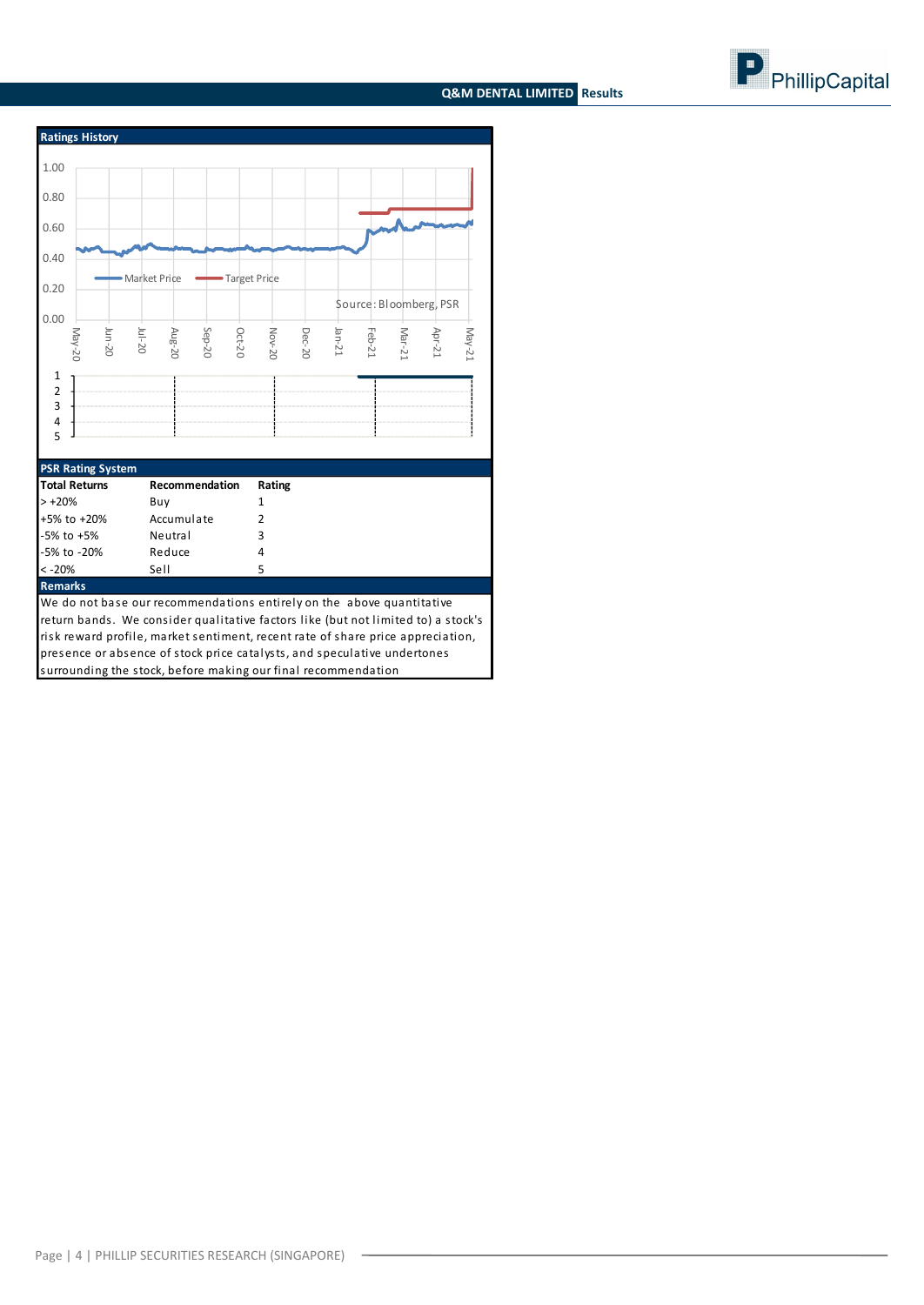# **Q&M DENTAL LIMITED Results**



#### **Head of Research Research Admin**

**Consumer | Industrial | Conglomerates Property | REITs Credit Analyst (Bonds)**

**SINGAPORE Phillip Securities Pte Ltd** Raffles City Tower 250, North Bridge Road #06-00 Singapore 179101 Tel +65 6533 6001 Fax +65 6535 6631 Website: www.poems.com.sg

#### **JAPAN**

**Phillip Securities Japan, Ltd.** 4-2 Nihonbashi Kabuto-cho Chuo-ku, Tokyo 103-0026 Tel +81-3 3666 2101 Fax +81-3 3666 6090 Website[: www.phillip.co.jp](http://www.phillip.co.jp/)

**THAILAND Phillip Securities (Thailand) Public Co. Ltd** 15th Floor, Vorawat Building, 849 Silom Road, Silom, Bangrak, Bangkok 10500 Thailand Tel +66-2 6351700 / 22680999 Fax +66-2 22680921 Website [www.phillip.co.th](http://www.phillip.co.th/)

# **UNITED STATES**

**Phillip Capital Inc** 141 W Jackson Blvd Ste 3050 The Chicago Board of Trade Building Chicago, IL 60604 USA Tel +1-312 356 9000 Fax +1-312 356 9005 Website[: www.phillipusa.com](http://www.phillipusa.com/)

#### **INDIA**

**PhillipCapital (India) Private Limited** No.1, 18th Floor, Urmi Estate 95, Ganpatrao Kadam Marg Lower Parel West, Mumbai 400-013 Maharashtra, India Tel: +91-22-2300 2999 / Fax: +91-22-2300 2969 Website[: www.phillipcapital.in](http://www.phillipcapital.in/)

**Contact Information (Singapore Research Team)**

**Small-Mid Cap Small-Mid Cap Technical Analyst**

**Contact Information (Regional Member Companies) MALAYSIA Phillip Capital Management Sdn Bhd** B-3-6 Block B Level 3 Megan Avenue II, No. 12, Jalan Yap Kwan Seng, 50450 Kuala Lumpur Tel +603 2162 8841 Fax +603 2166 5099 Website[: www.poems.com.my](http://www.poems.com.my/)

# **INDONESIA**

**PT Phillip Securities Indonesia** ANZ Tower Level 23B, Jl Jend Sudirman Kav 33A Jakarta 10220 – Indonesia Tel +62-21 5790 0800 Fax +62-21 5790 0809 Website: [www.phillip.co.id](http://www.phillip.co.id/)

**FRANCE**

**King & Shaxson Capital Limited** 3rd Floor, 35 Rue de la Bienfaisance 75008 Paris France Tel +33-1 45633100 Fax +33-1 45636017 Website[: www.kingandshaxson.com](http://www.kingandshaxson.com/)

# **AUSTRALIA**

**Phillip Capital Limited** Level 10, 330 Collins Street Melbourne, Victoria 3000, Australia Tel +61-03 8633 9803 Fax +61-03 8633 9899 Website[: www.phillipcapital.com.au](http://www.phillipcapital.com.au/)

# **TURKEY**

**PhillipCapital Menkul Degerler** Dr. Cemil Bengü Cad. Hak Is Merkezi No. 2 Kat. 6A Caglayan 34403 Istanbul, Turkey Tel: 0212 296 84 84 Fax: 0212 233 69 29 Website[: www.phillipcapital.com.tr](http://www.phillipcapital.com.tr/)

Paul Chew – [paulchewkl@phillip.com.sg](mailto:paulchewkl@phillip.com.sg) Qystina Azli - [qystina@phillip.com.sg](mailto:qystina@phillip.com.sg)

Timothy Ang - timothyang@phillip.com.sg

Tan Jie Hui - tanjh@phillip.com.sg 
Yivian Ye Qianwei - yeqw@phillip.com.sg Chua Wei Ren – [chuawr@phillip.com.sg](mailto:chuawr@phillip.com.sg) Chua Wei Ren – chuawr@phillip.com.sg

### **HONG KONG Phillip Securities (HK) Ltd** 11/F United Centre 95 Queensway Hong Kong Tel +852 2277 6600 Fax +852 2868 5307 Websites**:** [www.phillip.com.hk](http://www.phillip.com.hk/)

#### **CHINA**

**Phillip Financial Advisory (Shanghai) Co Ltd** No 550 Yan An East Road, Ocean Tower Unit 2318, Postal code 200001 Tel +86-21 5169 9200 Fax +86-21 6351 2940 Website[: www.phillip.com.cn](http://www.phillip.com.cn/)

**UNITED KINGDOM King & Shaxson Capital Limited** 6th Floor, Candlewick House, 120 Cannon Street, London, EC4N 6AS Tel +44-20 7426 5950 Fax +44-20 7626 1757 Website[: www.kingandshaxson.com](http://www.kingandshaxson.com/)

**CAMBODIA**

**Phillip Bank Plc** Ground Floor of B-Office Centre,#61-64, Norodom Blvd Corner Street 306,Sangkat Boeung Keng Kang 1, Khan Chamkamorn, Phnom Penh, Cambodia Tel: 855 (0) 7796 6151/855 (0) 1620 0769 Website[: www.phillipbank.com.kh](http://www.phillipbank.com.kh/)

#### **DUBAI Phillip Futures DMCC**

Member of the Dubai Gold and Commodities Exchange (DGCX) Unit No 601, Plot No 58, White Crown Bldg, Sheikh Zayed Road, P.O.Box 212291 Dubai-UAE Tel: +971-4-3325052 / Fax: + 971-4-3328895